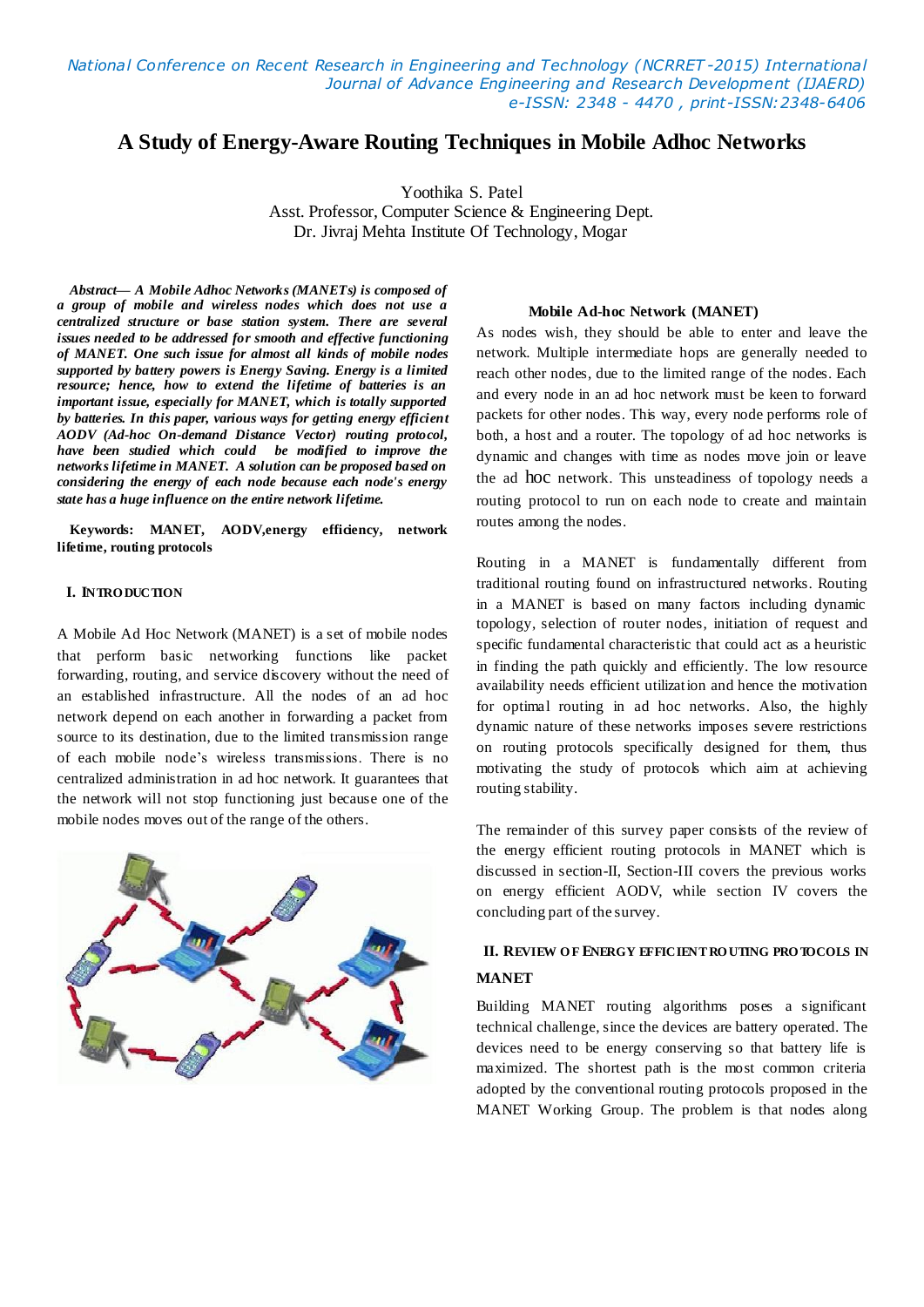shortest paths may be used more often and exhaust their batteries faster. The consequence is that the network may become disconnected leaving disparity in the energy, and eventually disconnected subnetworks. Therefore, the shortest path is not the most suitable metric to be adopted by a routing decision. Other metrics that take the power constraint into consideration for choosing the appropriate route are more useful in some scenarios (e.g. sensor networks). The author has selected reactive routing schemes, since they are less expensive in terms of energy consumption than proactive schemes. In this survey, three energy efficient routing algorithms (LEAR-AODV, PAR-AODV, and LPR-AODV) [3] have been surveyed.

The first on-demand routing protocol called LEAR-AODV(Local Energy-Aware Routing based on AODV)[3] is proposed to balance energy consumption among all participating nodes[2]. In LEAR-AODV, for the route discovery process, each node determines whether or not to accept and forward the RREQ message depending on its remaining battery power(Er)[3].When it is lower than a threshold value  $\theta$ (Er  $\leq \theta$ ), the RREQ is dropped; otherwise the message is forwarded. Route Maintenance is needed either when the connections between some nodes on the path are lost due to node mobility,or when the energy resources of some nodes are depleting too quickly.

The Second on-demand routing protocol called PAR-AODV (Power-Aware Routing based on AODV)[3] is proposed to extend the useful service life of an ad hoc network. In the route discovery process for PAR-AODV,all nodes except the source & the destination calculate their link cost Ci,[3] and add it to the path cost in the header of the RREQ packet.When the destination node receives a RREQ packet,it sends a RREP packet to the source.The route maintenance in PAR-AODV is same as in LEAR-AODV.

The last on-demand routing protocol called LPR-AODV(Lifetime Prediction Routing based on AODV)[3] is proposed to favour the route with maximum lifetime. LPR-AODV[2] uses battery lifetime prediction.Each node tries to estimate its battery lifetime based on its past activity[3]. In LPR-AODV,all nodes except the destination & the source calculate their predicted lifetime Ti. Also the route maintenance is needed either when a node becomes out of direct range of a sending node or there is a change in its predicted lifetime.

For all the three algorithms mentioned above for different scenarios the network lifetime was compared with primitive

AODV as they were derived from it. Two cases were considered i.e Fixed node & mobile node. From the experimental results stated in the work we note that for AODV,the first nodes dies earlier than in LEAR-AODV & LPR-AODV respectively.Also for mobile nodes it is seen that the proposed algorithms are always better than AODV in terms of dead nodes. The performance of the algorithms are evaluated using GloMoSim 2.0. It can further be carried out in NS2 simulator. In order to improve the survivability of the network, the variance of energies between all the nodes should be reduced to the minimum. Also as the velocity of node movement increases,rate of energy consumption in the network goes up.However as the node mobility increases, the difference between primitive AODV[1] and the stated algorithms decreases.

### **III. PREVIO US WO RK ON ENERGY EFFICIENT AODV**

The distributed nature and dynamic topology of Wireless Sensor Networks (WSNs)[4] introduces very special requirements in routing protocols that should be met. The most important feature of a routing protocol, in order to be efficient for WSNs, is the energy consumption and the extension of the network's lifetime. During the recent years, many energy efficient routing protocols have been proposed for WSNs. In this paper, energy efficient routing protocols are classified into four main schemes: Network Structure, Communication Model, Topology Based and Reliable Routing.

Energy awareness for computation and protocol management is becoming a crucial factor in the design of protocols and algorithms. On the other hand, in order to support node mobility, scalable routing strategies have been designed and these protocols try to consider the path duration in order to respect some QoS[7] constraints and to reduce the route discovery procedures. Often energy saving and path duration and stability can be two contrasting efforts and trying to satisfy both of them can be very difficult. In this paper, a novel routing strategy is proposed. This proposed approach tries to account for link stability and for minimum drain rate energy consumption.

The paper presents Multicasting through Time Reservation using Adaptive Control for Energy efficiency (MC-TRACE)[5], an energy-efficient real-time data multicasting architecture for mobile ad hoc networks. MC-TRACE is a cross-layer design, where the medium access control layer functionality and the network layer functionality are performed by a single integrated layer. The basic design philosophy behind the multicast routing part of the architecture is to